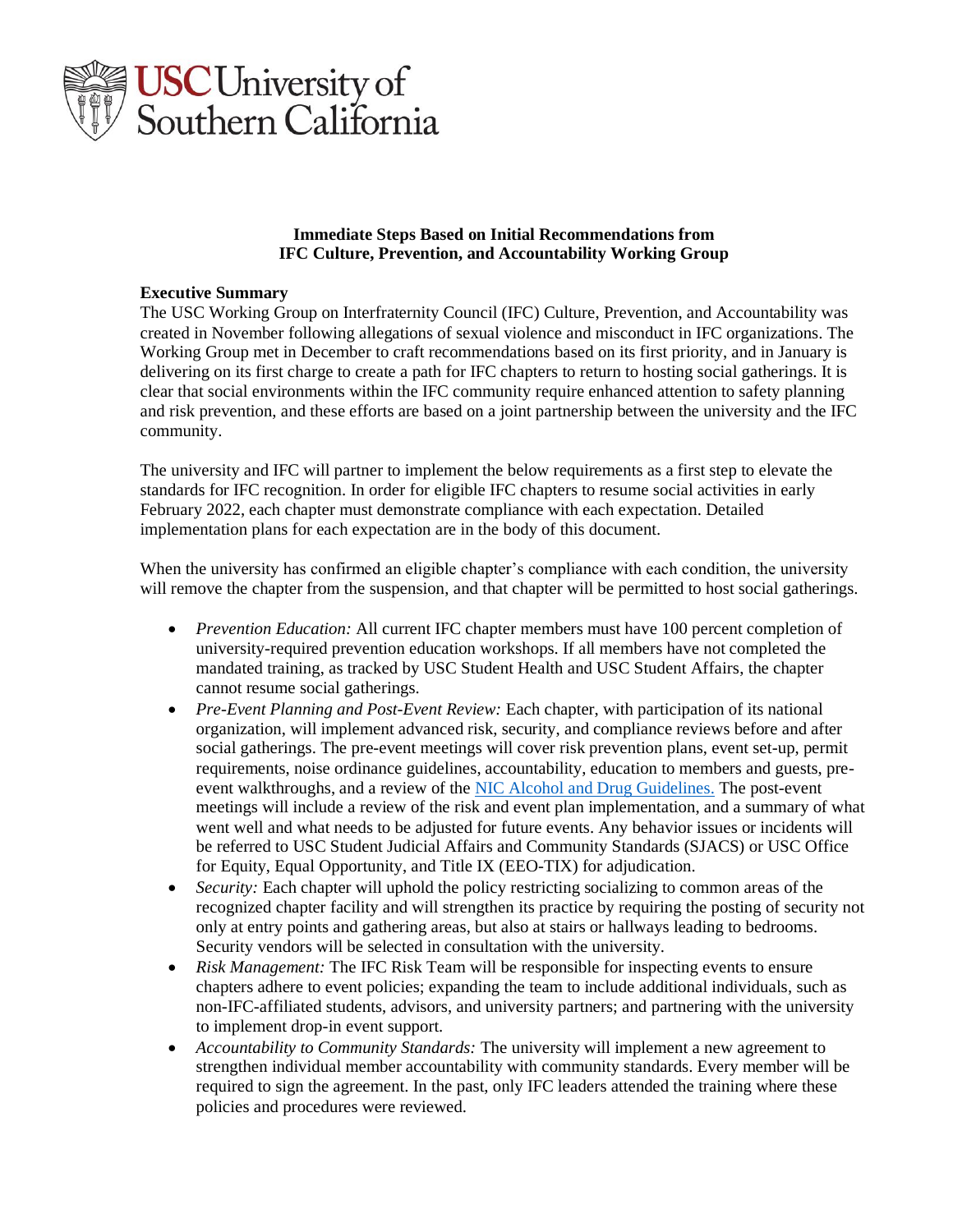

To oversee implementation of these requirements and overall IFC chapter compliance and accountability, USC Student Affairs will hire a Compliance Coordinator reporting to the Associate Vice Provost of Student Development and Engagement. The coordinator will focus on the continued oversight and tracking of compliance education, policies, and guidelines. The university is also evaluating staffing needs required to successfully facilitate and maintain each of the new expectations.

## **Working Group Process**

With its commitment to ensuring the safety of our students, the Working Group recently made recommendations regarding the suspension of IFC social activities. This included identifying the conditions that should be met before social activities can resume. With over 4,000 students participating in fraternities and sororities, the Greek community serves an important role in many of our students' sense of belonging. However, it is clear that social environments within the IFC community require enhanced attention to safety planning and risk prevention.

After multiple working sessions and reviewing literature and best practices, the Working Group identified immediate opportunities to enhance the partnership between the university and the IFC community. Establishing such practices could allow social activities to resume on or after February 3. While the Working Group continues its review of recognition standards, education, and further prevention efforts, the conditions outlined in this document offer a path to a phased return of IFC social activities.

## **Phased Return to Social Gatherings**

- *Phase 1 Recruitment:* The phased return begins with the new member recruitment process. This will be a series of substance-free events, held over a period of 10 days, with informational and connection activities that allow potential new members to learn about individual chapters. The IFC Recruitment Team has been meeting to discuss a safe and healthy recruitment process for all potential new members and is prepared to begin the process on or after January 20.
- *Phase 2 Conditions to Return:* Next, each chapter is expected to commit to the below conditions, which include revised trainings, practices, and improved mechanisms related to prevention education, pre-event planning and post-event review, security, risk management, and accountability practices. These added conditions will also serve to gather data which, in turn, will inform continued improvements.
- *Phase 3 – Partial Return to Social Gatherings*: On or after February 3, chapters in compliance with the conditions may host two social gatherings within a month.
- *Phase 4 Full Return to Social Gatherings:* Finally, once each chapter meets the conditions, they may return to a full calendar of social activities after March 3.

#### **Detailed Conditions to Return**

The Working Group developed the below conditions to strengthen the existing Fraternity Sorority Leadership Development (FSLD) Event Hosting Education Program. An individual chapter must demonstrate compliance with all of these conditions to be removed from suspension and be permitted to host social gatherings.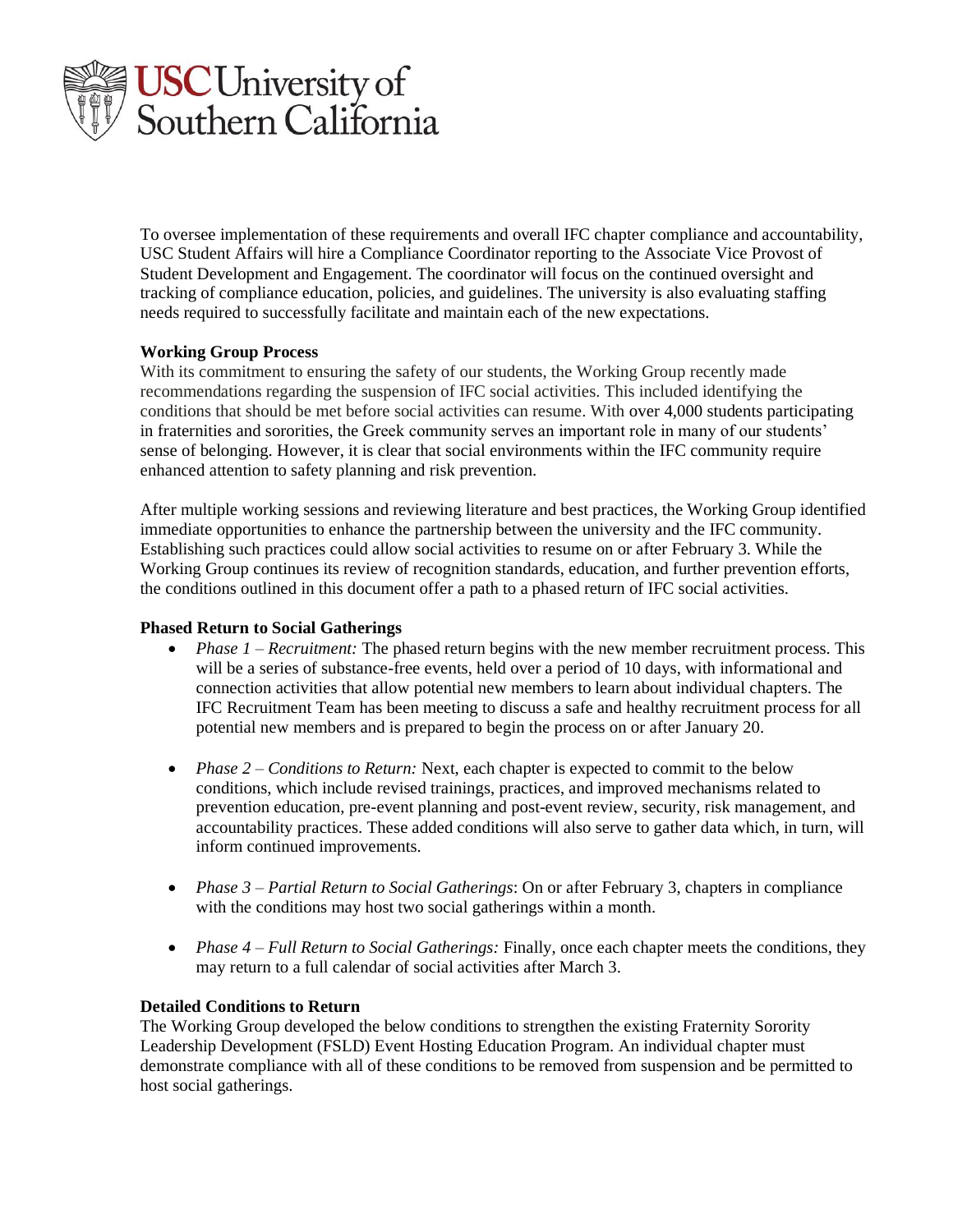

- **Prevention Education: All current members of each IFC chapter must reach 100 percent completion of university required prevention education workshops. Any noncompliant members must sign up for workshops and attend the first dates in 2022.**
	- *Previous Practice:* The university monitored individual student compliance.
	- *New Practice:* Individual student compliance impacts the chapter's good standing. Chapters will only be permitted to hold social gatherings when they have achieved 100 percent compliance by every member. Compliance will be tracked by USC Relationship & Sexual Violence Prevention Services (RSVP) and USC Student Affairs.
	- Compliance process for RSVP Prevention Education Workshops:
		- January 11: First RSVP compliance report was run.
		- January 14: Reminders sent to all members not in compliance, including instructions to sign up and complete a workshop by January 28.
		- January 31: Second compliance report run; any organization that has not met 100 percent completion by this date will be unable to host events beginning February 3, and will remain on social suspension until all members complete education requirements.
	- Compliance process for Student Affairs Hazing Prevention Education Online Training:
		- January 18: Compliance report run; reminders sent to all students not in compliance, including instructions to complete the online module by January 28.
		- January 31: Second compliance report run; any organization that has not met 100 percent completion by this date will be unable to host events beginning February 3, and will remain on social suspension until all members complete education requirements.
- **Pre-Event Planning: Each chapter, with participation of the national organization, will engage in an advance review of event planning focused on its chapter risk plans related to events and safety. Chapter risk plans are written by each chapter and approved by its national organization; FSLD keeps the plans on file for university reference.**
	- o *Previous Practice:* Each chapter submitted a pre-event briefing to FSLD via online platform.
	- o *New Practice:* The university, in partnership with IFC, is developing an expanded Fraternity Sorority Event Review Committee to conduct semester and weekly planning meetings.
	- o Pre-event planning will have three components:
		- 1) Once a semester, FSLD will coordinate a meeting between the Fraternity Sorority Event Review Committee and each IFC chapter to review chapterspecific risk management plans with a focus on events, safety, and a review of the [NIC Alcohol and Drug Guidelines.](https://nicfraternity.org/nic-alcohol-drug-guidelines/) The Committee will include FSLD,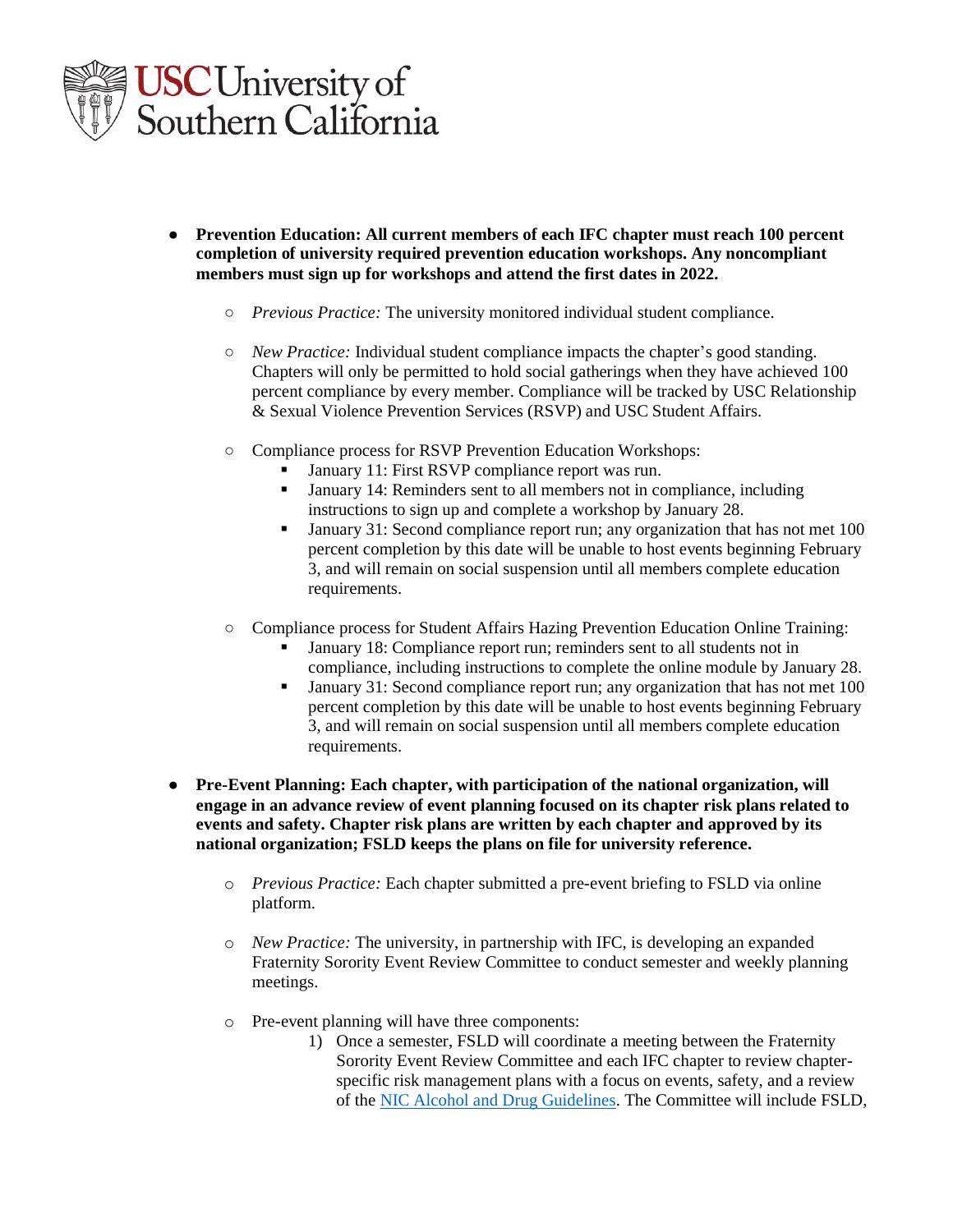

Department of Public Safety, Fire Safety, Student Judicial Affairs & Community Standards, student leaders, and other Student Affairs staff.

- a. January 24 February 2: all chapters will complete their first Event Review Planning Meeting.
- 2) On Wednesday afternoons, FSLD will coordinate an event review meeting with the Fraternity Sorority Event Review Committee for each chapter hosting an event that upcoming weekend. The meetings will cover risk prevention plans, event set-up, permit requirements, noise ordinance guidelines, accountability, education to members and guests, pre-event walkthroughs, and a review of the [NIC Alcohol and Drug Guidelines.](https://nicfraternity.org/nic-alcohol-drug-guidelines/)
- 3) Weekly, chapter leaders will participate in an online event review process via the EngageSC platform.
- **Post-Event Review: On Monday afternoons, FSLD will coordinate an event review meeting with the Fraternity Sorority Event Review Committee and chapter leaders to review effectiveness of risk management plans, security implementation, and budget documents to ensure compliance with North American Interfraternity Council (NIC) Alcohol and Drug policies and event guidelines.** 
	- *Previous Practice:* Post-event reviews were not conducted formally.
	- o *New Practice:* The university, in partnership with IFC, is developing an expanded Fraternity Sorority Event Review Committee to conduct semester and weekly planning meetings.
	- o The post-event meetings will include a review of the risk and event plan implementation, and a summary of what went well and what needs to be adjusted for future events. Any behavior issues or incidents will be referred to USC Student Judicial Affairs and Community Standards (SJACS) or USC Office for Equity, Equal Opportunity, and Title IX (EEO-TIX) for adjudication.
- **Security: Each chapter will uphold the existing policy prohibiting guests from entering bedrooms during social events, including new members or members who do not live in the houses, thus restricting socializing to common areas of recognized IFC chapter residences. The chapters will strengthen their practice by posting security officers not only at entry points and gathering areas, but also at stairs or hallways leading to bedrooms.**
	- *Previous Practice:* Each chapter hired private security to manage entrances and wrist band distribution.
	- *New Practice:* IFC will require chapters to place security officers at the stairs or hallways leading to bedrooms. Bedrooms should remain closed and unused. Security vendors will be selected in consultation with the university.
- **Risk Management: The IFC Risk Team will be responsible for inspecting events to ensure**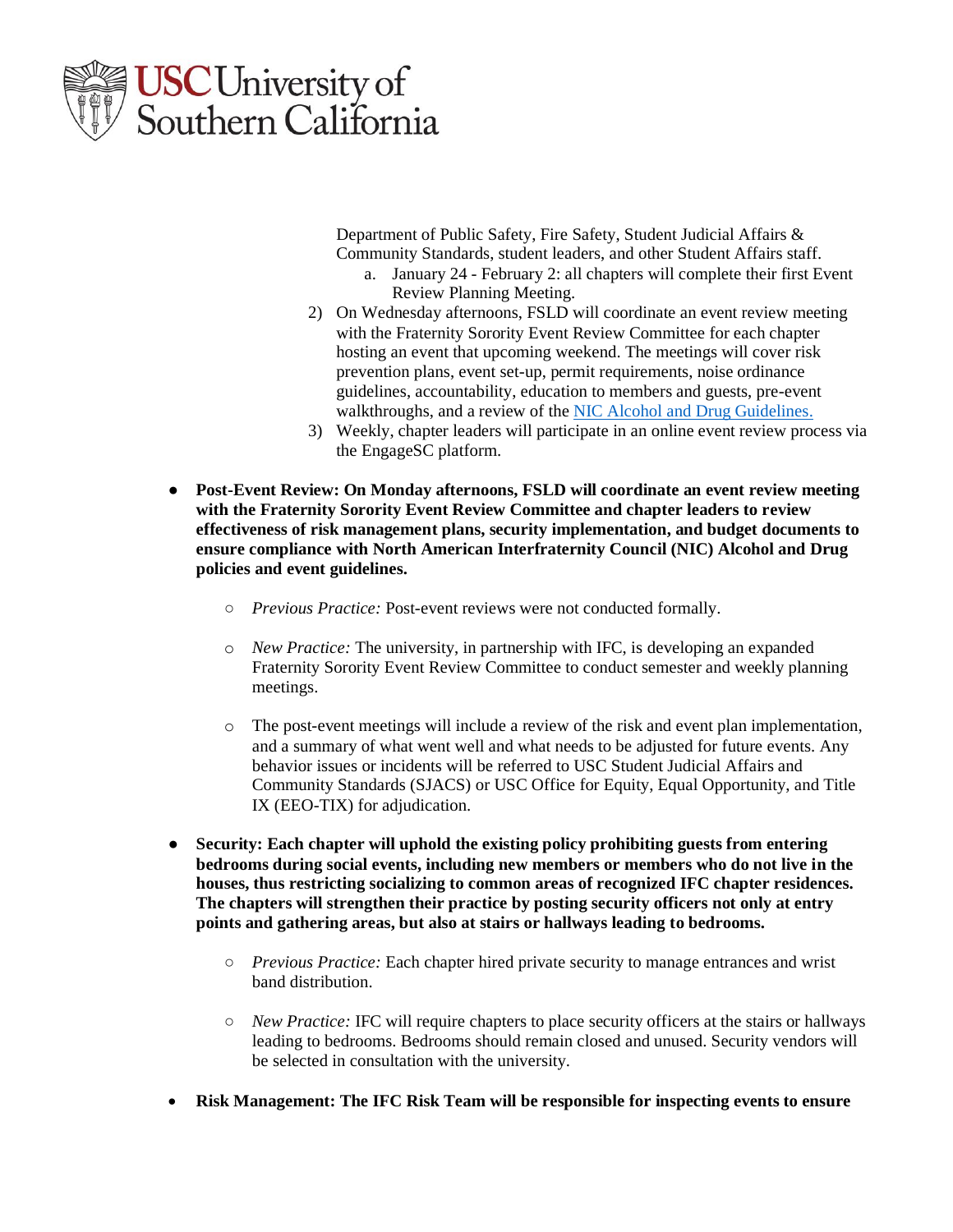

**each chapter adheres to event policies. The team will expand to include additional individuals, such as non-IFC-affiliated students, student leaders, advisors, and university partners. The IFC Risk Team will partner with the university to implement drop-in event support.**

- o *Previous Practice:* The IFC Judicial Board was responsible for addressing concerns during events when corrective action was needed in the moment; however, the board has not focused on risk management. DPS also performed unannounced visits at chapter facility events and if a safety concern was noted, DPS shut down the events and filed reports with SJACS.
- o *New Practice:* The IFC Risk Team will be responsible for inspecting events to ensure chapters adhere to event policies.
	- The IFC Risk Team will be formed by IFC and include members such as non-IFC-affiliated students, advisors, and university partners from Student Affairs, the Department of Public Safety, and Fire Safety.
	- The IFC Risk Team and DPS will formalize the process for chapter facility visits. The unannounced visits will become standard practice every week at social gatherings to observe, connect, and support the chapters. If required conditions are not met, DPS will shut down events and file reports with SJACS.
	- **•** The DPS party response team regularly patrols  $28<sup>th</sup>$  Street and the surrounding communities and will be prepared to check in on events and shut down events that are in violation of the student conduct code.
- **Accountability to Community Standards: In addition to existing university policy and guidelines, each chapter member will sign a new Student Accountability Agreement to strengthen individual accountability with community standards.** 
	- *Previous Practice:* Twice a semester, FSLD coordinated event-hosting education meetings with chapter leaders and campus partners to review:
		- [Group Responsibility Section of SCampus](https://policy.usc.edu/wp-content/uploads/2021/08/SCampus-Part-G-Recognized-Student-Organizations.pdf)
		- **FSLD Event [Hosting Education Program](https://greeklife.usc.edu/wp-content/uploads/sites/2/2021/08/FINAL-USC-FSLD-Event-Hosting-Education-Program-2021-2022.pdf)**
		- [NIC Alcohol and Drug Guidelines](https://nicfraternity.org/nic-alcohol-drug-guidelines/)
	- *New Practice:* In addition to the education meetings with chapter leaders twice a semester, every chapter member will be required to sign an agreement reinforcing:
		- Their commitment to community behavior expectations
		- The accountability process via their chapter judicial boards and SJACS
		- The requirement to immediately report any allegations of sexual assault, drugging, or harassment to EEO-TIX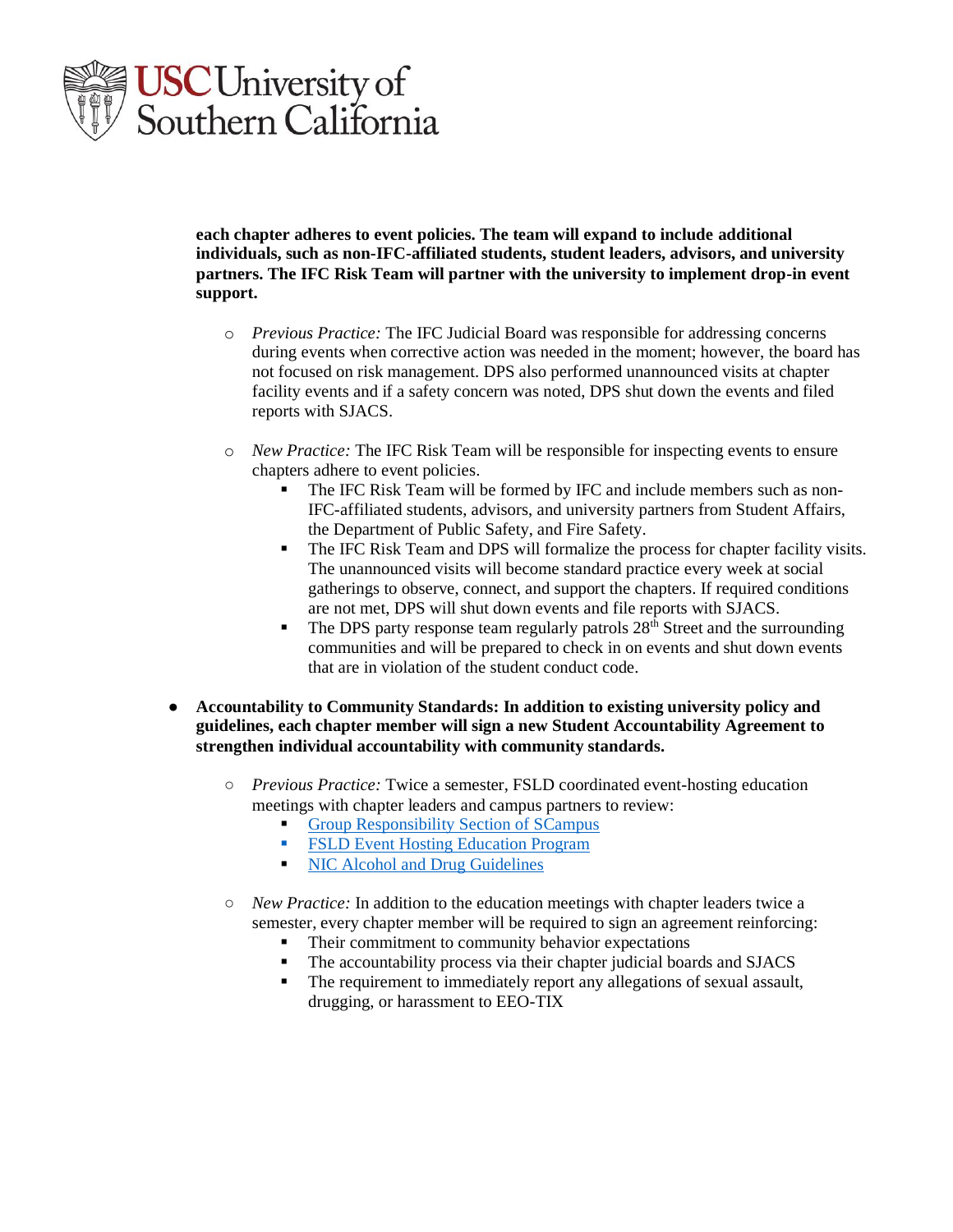

### **Accountability Processes**

In summary, there are two accountability processes related to IFC social gatherings:

- *FSLD Event Guideline Violations:* If a chapter deviates from the [FSLD Event Guidelines,](https://greeklife.usc.edu/wp-content/uploads/sites/2/2021/08/FINAL-USC-FSLD-Event-Hosting-Education-Program-2021-2022.pdf) the FSLD and IFC Risk Team (formerly IFC Judicial Board) will determine corrective action, which may include involvement from campus partners, such as SJACS and EEO-TIX. Corrective action may include the loss of ability to host gatherings that month.
- *Student Conduct Code Violations:* If a chapter commits a violation of the [student conduct code,](https://policy.usc.edu/wp-content/uploads/2021/04/SCampus-Part-B.pdf) DPS will shut an event down. The DPS report will be sent to SJACS for review, and the chapter will be placed back on social suspension.
	- o Under the Student Conduct Code, interim protective measures, including interim suspension, may be imposed upon a student or student organization after a report of prohibited conduct is received, pending resolution of a conduct case, where there is information that, if true, indicates the student and/or student organization poses a substantial threat: (i) to the safety or well-being of anyone in the university community; (ii) to the property within the university community; or (iii) of disruption or interference with normal university life or functions.

The accountability actions outlined in this document were developed in collaboration with IFC to create a safer environment. The university will take rapid action with chapters where, despite additional support, patterns of behavior continue to violate the partnership with IFC.

## **Implementation Timeline**

*Week of January 10*

- Interim Action Committee confirms individual chapter's eligibility and good standing
- Communications to Working Group, IFC, and university community regarding phased return of social gatherings
- Prevention Education rosters reviewed for student compliance with requirements

#### *Week of January 17*

• Spring 2022 recruitment begins

## *Week of January 24*

- Student Accountability Agreement completed and distributed to Chapter Presidents
- IFC chapters set-up meetings with Student Affairs and campus partners to review chapter level risk plans focused on events and safety

#### *Week of January 31*

- Security policies updated and Chapter Presidents trained on implementation
- Deadline for chapters to complete Prevention Education coursework
- First weekly Event Review Meeting
- First IFC Risk Team meeting